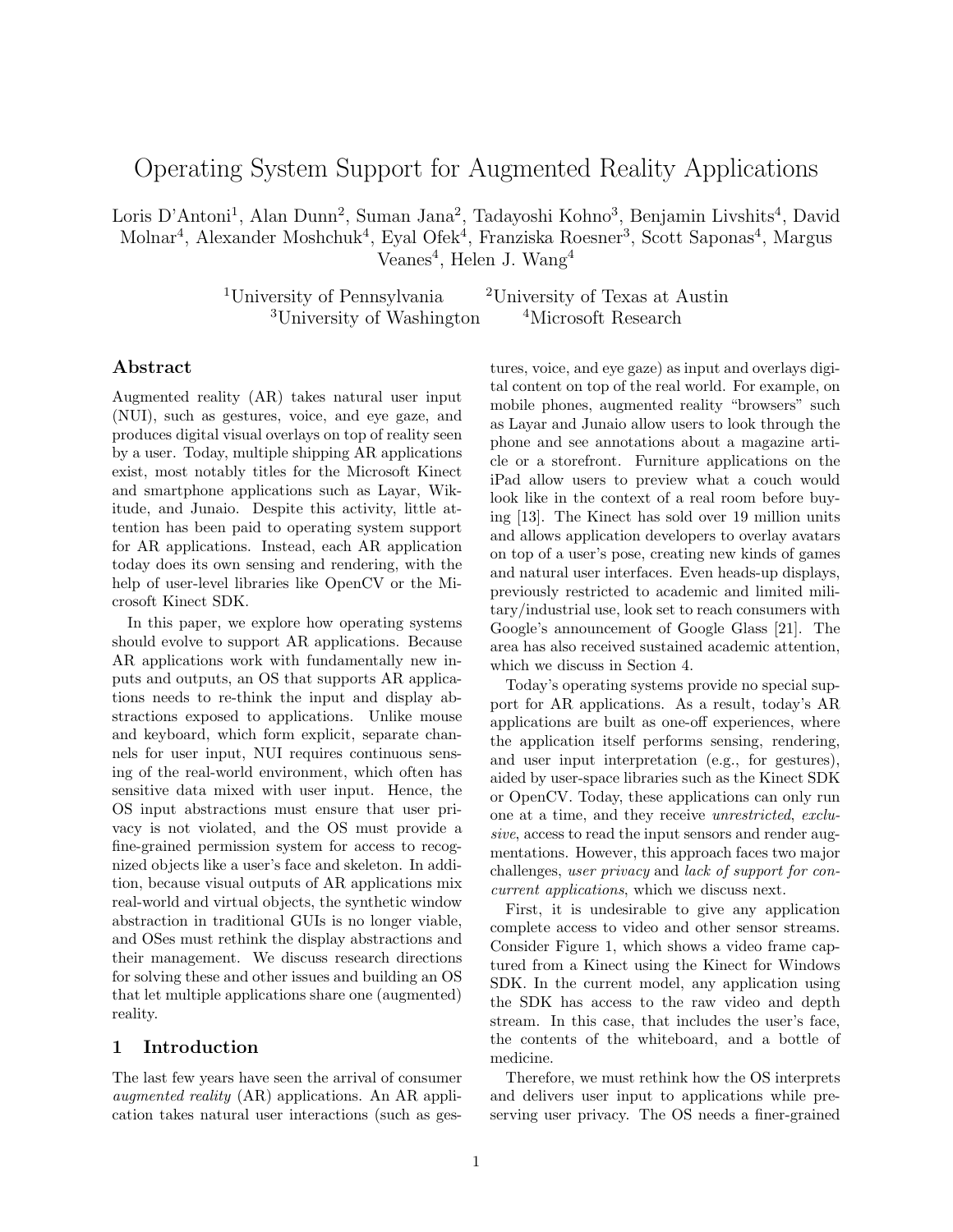

Figure 1: Video frame captured from a Kinect in the office of one author. The picture contains multiple pieces of sensitive information: the face of the author, drawings on the whiteboard, and a bottle of medicine with the label showing.

and more usable permission system to allow leastprivilege permission granting in the AR environment. For example, rather than simply granting an application access to the camera, as is done on today's smartphone systems, the OS needs to control access to the user's face, skeleton, eye gaze, wall, etc.

Second, rather than continue running AR applications one at a time, we argue that it is desirable and compelling to let multiple AR applications from different vendors simultaneously read sensor inputs and render virtual overlays in a shared 3D reality. Evidence is mounting that such an multi-application AR platform can be highly desirable. For example, mobile phone "AR browsers", such as Layar, have created APIs for third parties to write applications on top of Layar. Currently, Layar sports over five thousand applications in its "Layar Catalogue"[16], each of which adds different annotations to the world.

We argue that the necessary support for such apps should be integrated into the OS. Rather than unnecessarily duplicating heavyweight image processing logic such as face or skeleton detection in each AR application, such logic would be shifted into a new, centralized OS module, simplifying AR application development and letting the OS efficiently manage performance and battery life.

When we argue for integration into the operating system, we do not mean that functionality must necessarily be placed in the OS kernel. Instead, we mean that shared, trusted functionality that is isolated from each untrusted application should be provided. We have a prototype "AR OS" implementation, for example, where shared object recognition functionality is placed in a single userspace Windows 8 process and multiplexed over local sockets.

We recognize that new abstractions need justification given Engler and Kaashoek's jeremiad against "one size fits all" OS abstractions[9]. The key difference we see is that our abstractions encapsulate security and privacy between AR applications and so cannot be provided by untrusted applications. For example, we cannot give applications low-level access to camera hardware to do their own gesture recognition and at the same time hope to prevent those applications from learning sensitive data from raw video. There may be techniques to cut this Gordian knot, such as the use of restricted, functionally pure languages to implement an OS extension [15].

Overall, AR applications require new mechanisms and abstractions from the operating system: (1) multiplexing sensor inputs and recognized input gestures across multiple applications, (2) protecting those inputs with a fine-grained access control policy enforced centrally by the OS, and (3) providing presentation abstractions for applications to render realistic augmentations in a shared reality. Such support will face new challenges not seen in traditional OSes, such as noisy user input interpretation, fine-grained permission granting, managing non-rectangular, realistic 3D objects from mutually distructing applications, and physics-enabled crossapplication interactions.

# 2 AR Overview

What is an AR Application? For the purposes of this paper, an augmented reality application (1) recognizes the presence of objects or events in the world by applying machine learning to raw sensor data, such as gestures by a person or a landmark. Then the application (2) outputs a set of "virtual objects", optionally attaching them to recognized real-world objects, and renders them in real time. For example, the Facebook "live poster" application in Section 1 recognizes the presence of a wall, then outputs a virtual "poster" with Facebook status updates that is rendered to look like it is on the wall.

Form Factors. We expect AR systems to have three major form factors, two of which are shipping today to consumers. First, phone AR consists of a phone or tablet acting as a "magic window" on an augmented world, such as Layar. Second, room AR consists of a fixed set of cameras in a room feeding into a large display, such as the Microsoft Kinect. Finally, wearable AR refers to augmentation through glasses, body worn camera, or other always-on worn device, such as Google Glass. While other form factors, such as AR clothes kiosks or AR billboards, will exist, these three form factors are the starting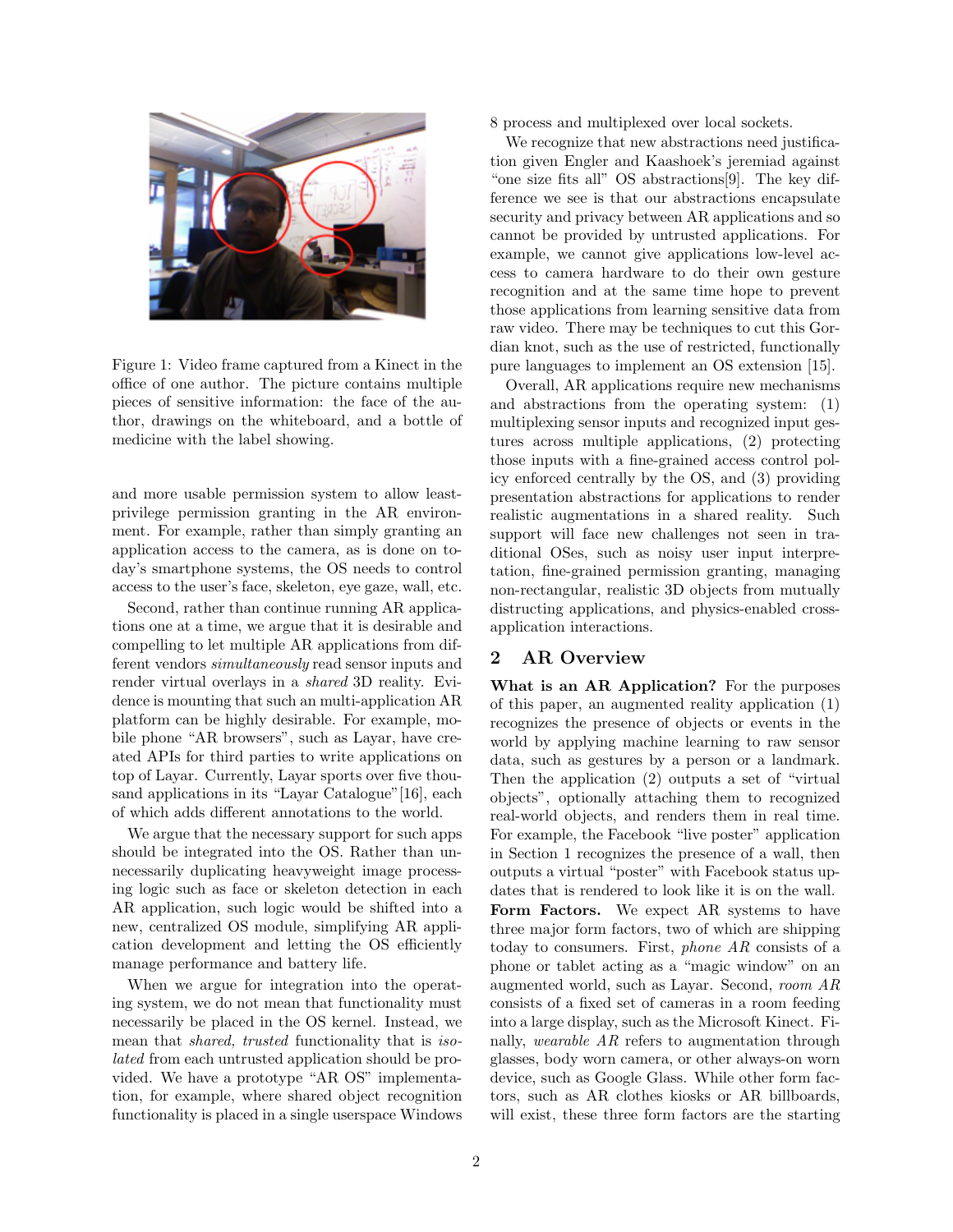| Application                         | Objects Recognized       |
|-------------------------------------|--------------------------|
| <b>Kinect Applications</b>          |                          |
| Your Shape 2012                     | skeleton, person texture |
| Dance Central 3                     | skeleton, person texture |
| $Nike+Kinect$                       | skeleton, person texture |
| Just Dance 4                        | skeleton, video clip     |
| <b>NBA 2K13</b>                     | voice commands           |
| Dashboard                           | pointer, voice commands  |
| <b>Forward-looking Applications</b> |                          |
| Personal Assistant                  | face, full audio text    |
| FB Live Tile                        | wall positions           |
| Furniture                           | room positions           |
| Translation                         | Text OCR                 |

Figure 2: Analysis of sample applications to determine how often "raw" sensor access is needed.

points for multi-application user platforms.

These form factors have different input and output characteristics that affect the privacy issues for each. With room AR, the camera faces the user. This raises privacy issues for the user, because in room AR the user is continuously observed. Visual feedback is limited to a single screen. Inputs are noisy, consisting primarily of voice and gestures. The sensors, however, are limited to a single room and do not travel.

With wearable AR, cameras typically face outward, away from the user. These devices are mobile, so video feeds implicitly leak location information and identities of people around the user. While the user may be able to selectively point a camera by turning his or her head, this is not common. Input comes through gestures and voice, which also have noise. Output may be immersive, depending on the type of visual and audio features used.

In contrast, phone AR falls in between. The phone may have two cameras. When using the camera facing out, it sees other people and so has privacy issues similar to wearable AR. When using the camera facing in, it has privacy issues similar to room AR. Compared to the other form factors, the phone is explicitly controlled by the user, with a default of not showing video to any applications.

### 3 Sharing One Reality

We start with aspects of AR that make it different from desktop or mobile phone application models. For each we discuss similarities and differences with other systems, such as proposed ubiquitous computing systems.

From 2D Rectangles to 3D Meshes. Desktop and mobile phone systems typically display application content through rectangular windows. These windows are arranged by the OS and are static. In contrast, AR applications create objects defined by three-dimensional triangular meshes and position them in a 3D space. Therefore, the OS needs to expose 3D objects as the display abstraction and perform display isolation and management in the 3D space. One particularly interesting aspect is that real-world 3D space is difficult to virtualize. If a region is occupied by one application's object, then another application cannot show its object in the same view at the same time. Overcoming this problem may require creating new visual metaphors for objects, enforcing behavior consistent with these metaphors in the OS, and educating users what these metaphors are. This aspect is specific to AR.

Mixed Real and Virtual Objects. Traditional desktop and mobile phone applications do not typically need to position windows with regard to objects in the real world. In contrast, AR applications create virtual objects and must update their position as the user's view of the real world changes. This imposes real time requirements beyond what is currently found in today's GUI sysems. The AR objects, to look realistic, may obey physics and as a result will move on their own or as a result of interacting with other objects. The OS needs to handle the physics between objects of different applications (such as a ball of one application bouncing into a ball of another application), which can be considered a new kind of cross-application interaction. The OS also needs to deliver a richer set of events like "collision" events in addition to traditional events like user input or network data arrival events.

Continuous, Noisy Input. The AR systems we consider do not have a mouse or keyboard. Instead, inputs are continuous, driven by gestures, objects in the environment, and speech from the user. In addition to being continuous, these inputs are noisy: the algorithms for mapping raw sensor data to a user input have false positives and false negatives. For example, the Kinect may recognize a chair as a skeleton and hence return junk skeleton positions to an application. This is unlike desktop systems, where keyboard and mouse are relatively reliable. Mobile phones are somewhere in between, as touch keyboards already face this issue of correcting for user mis-types. This aspect applies to any system using "natural user input," but again AR systems will be a prominent class of such systems.

#### 3.1 Research Problems and Directions.

Continuous input in tension with privacy. The continuous input nature of AR systems means that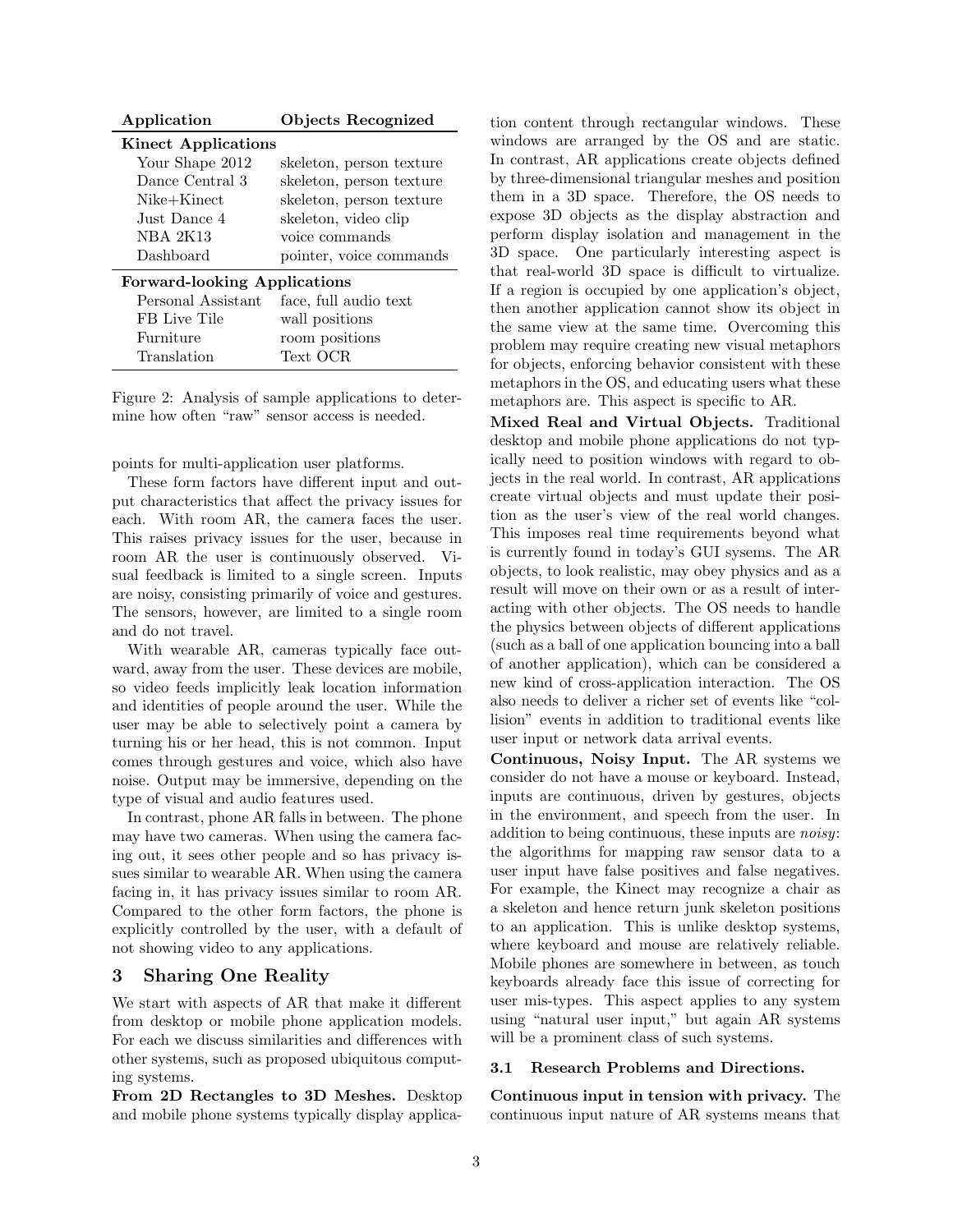applications need access to video, audio, and other sensors for control. The key problem is that, as we saw in Figure 1, these sensors can include sensitive private data, including the face of the user, the contents of the whiteboard, and a bottle of medicine. Unfortunately, we cannot turn off these sensors entirely, because otherwise we cannot control the application!

The research problem here is how the OS should manage natural user input is presented to applications and input is in band with other sensed data. For example, the OS might create abstractions that expose only the data required to applications. This would include a standard vocabulary of gestures (such as "swipe", "wave", or "grab") and other input abstractions. As a first step toward estimating the feasibility of such a standard vocabulary across multiple applications, we analyze the top 5 best-selling Kinect-enabled XBox applications, along with the XBox Dashboard. For each application, we enumerate the objects they recognize. Figure 2 shows the results. Surprisingly, the only application that uses the raw video feed is a dancing game, Just Dance 4. This game allows users to optionally take short video clips of themselves dancing and send these videos to others. The other applications instead simply render an avatar on top of the user's skeleton position. One application, NBA2K13, uses only voice commands and no video data at all.

We continue with four "forward-looking" applications. The Personal Assistant recognizes faces and keywords in conversations, then lets the user know the name of a person and what to say. The Facebook Live Tile, as we discussed in Section 1, renders Facebook status updates as a virtual "poster" on the wall of a room. The Furniture application places virtual furniture into spaces of a real room. Finally, the translation application uses OCR and then adds "subtitles," as in the shipping Bing Translator application on phones. Again, none need the full video stream. The personal assistant optionally uses the full audio stream to assist in person recognition.

These preliminary results indicate that an OS which prohibits continuous access to "raw" video and audio, yet exposes higher-level gestures, could suppport today's AR applications. Another tool in our toolbox might be access control gadgets, (ACGs) which are special system UI elements that mediate access to privileged resources [23]. One challenge here is that AR applications have long term, continuous access to sensitive resources such as video data. A second challenge is that AR applications will need fine-grained permissions, such as access to faces in a video stream, while ACGs are defined for

coarse-grained resources such as access to the camera. That said, the "send a short video clip" behavior seen in Just Dance 4 might be implemented with a system-controlled ACG. The application would ask the system to pop up a dialogue and the application would supply a destination for the video, but the application would never see the raw video. More work remains to see if this approach would work for additional AR applications, as well as working through the impact on OS permissions, but this initial analysis suggests that "least privilege for AR" at the OS level is possible.

Performance and battery life. Because AR applications render on top of a user's senses, the platform has strong real-time requirements to avoid distracting lag between the real world and virtual objects, possibly as low as 7 ms drawing latency [1]. Continuous object recognition is also processor intensive. We found that one algorithm for computing room geometry from Kinect depth data could not run at acceptable frame rates on anything less than an Nvidia GeForce 650GTX, which has a gigabyte of RAM and 384 cores. The research question is how to intelligently mix local and remote computation while minimizing bandwidth usage and preserving user privacy. While offloading is a classic problem, the latency requirements and object recognition needed in AR make it particularly challenging.

Input ambiguity. The OS must deal with the inherent noisiness of machine learning for recognizing gestures, speech, and other input. While of course we hope these recognizers will be perfect, today object recognition algorithms generally have false positives and false negatives. In addition, because new object recognition algorithms arrive all the time, the OS must also tackle how third paty applications could extend the platform with additional object recognizers. There are two key research challenges here. First, how can an OS deal with inherently probabilistic input? Second, how can we "sandbox" third party object recognizers so they do not interfere with each other or leak sensitive information against the wishes of the user?

A key scenario here is analogous to"clickjacking"' [12]: the user interacts with the system, but unwittingly ends up communicating with the "wrong" application. Because input is continuous and noisy, this can happen even by accidennt. For example, if two applications register to be notified on two words that sound similar, the system may become confused about which application to notify. Therefore a research challenge for this example is designing an OS that protects the user against malicious applications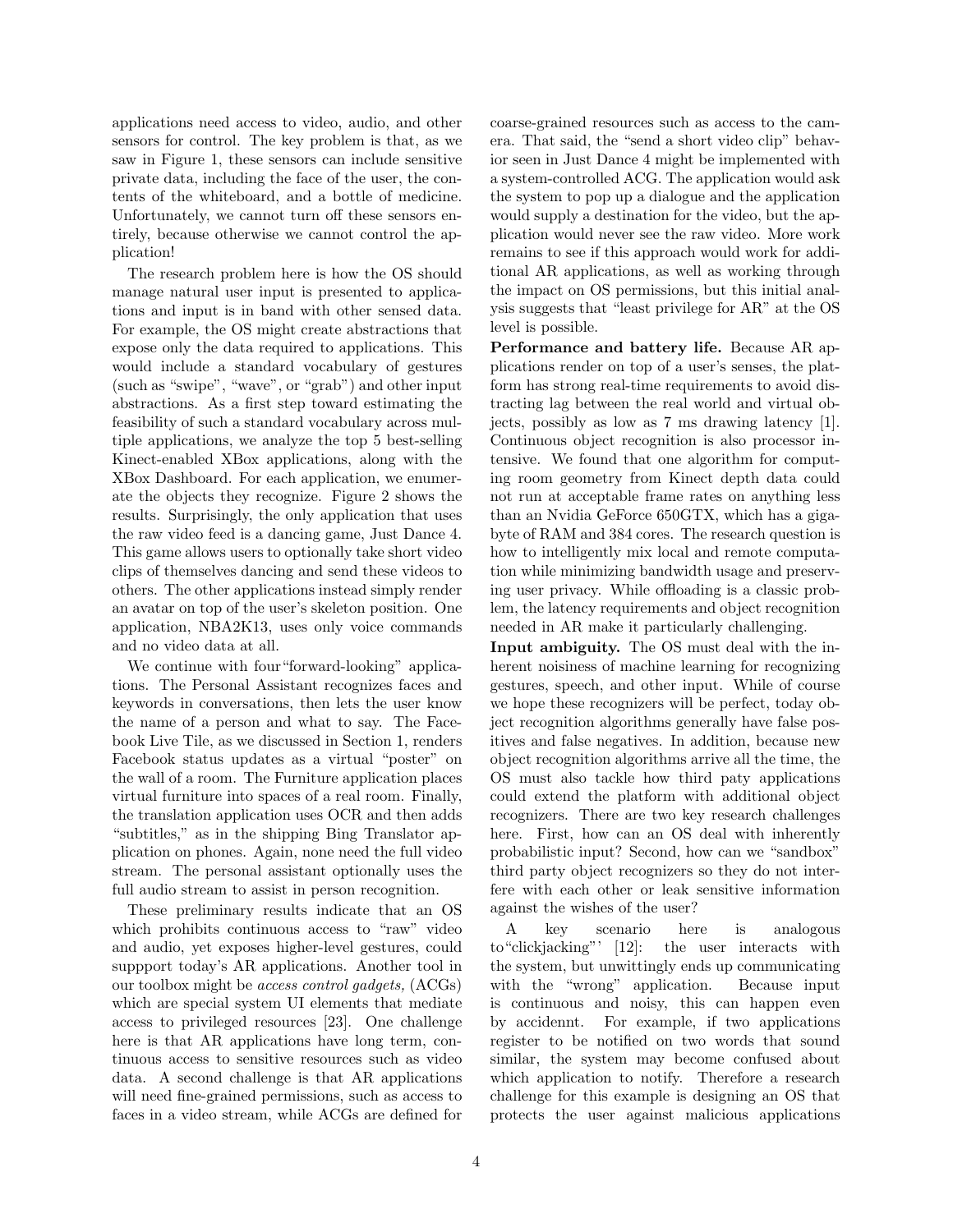that intentionally register for confusing words so as to gain improper access to user information.

Application Space Management. As applications move from windows to three-dimensional objects, the OS must manage how they present to the user. The most natural approach is for the OS to centralize presentation across all applications. Because AR applications create 3D objects, this would incorporate a physics and graphics engine like Unity. A central trusted renderer enables the OS to make guarantees about performance, distraction, and app interference. Applications, however, may want to extend presentation with new ways of rendering. Addressing this tension may require the OS to open up new channels from applications to the GPU that can strongly isolate rendering in different parts of a display.

Distraction. Depending on the output device, there may be patterns that will distract the user or even cause discomfort. For example, flickering at certain frequencies will trigger seizures in epileptics, and in fact a specially targeted animated GIF has been used to attack epileptic users of a web forum [18]. More prosaically, an application could detect an oncoming car, then put up a virtual object that shields the car from he user's view. A system with a central trusted presentation stage has an ideal choke point for addressing this issue, because then the system can prioritize the user's attention based on application priority. The research challenge here is first discovering these patterns, then determining ways to avoid them without sacrificing expressivity or speed.

Object Model. Another challenge is how the OS should mediate between applications that are "embodied" in virtual objects. This aspect has similarities to work on virtual reality, where applications are similarly embodied. We expect problems seen in VR environments, such as the self-replicating "grey goo" objects in Second Life [14] to also appear in AR. As a result, AR systems will need to implement mechanisms from VR, such as object creation rate limiting [17]. What complicates AR is that, unlike VR, virtual objects must "interact" with real objects that cannot be controlled or inspected by the system.

Application Semantics. Finally, there may be benefits from a restricted programming model that makes it easier for the system to reason about application behavior. We have made an initial foray here with a functional language focused on simple annotation of recognized objects. Because the language is not Turing-complete, it supports precise static analyses, including an analysis that detects potential annotation conflicts between applications [6].

## 4 Related Work

Azuna surveyed augmented reality, defining it as real-time registration of 3-D overlays on the real world [3], later broadened to include audio and other senses [4]. We take a broader view and also consider systems that take input from the world. Qualcomm now has an SDK for augmented reality that includes features such as marker-based tracking for mobile phones [22].

Shipping object recognizers include the Kinect skeleton detection algorithm [24]. Another common recognizer is face detection [25]. More recently, Poh et al. showed that heart rate can be extracted from RGB video [20].

Our notion of taking raw sensor data and providing a higher level abstraction is similar to CondOS [5]. We differ in that we focus on recognition of real-world objects. Using static analysis to guarantee non-interference is similar to Singularity's use of managed code to run multiple programs in the same address space [2]. We noted that mobile systems may need to offload object recognition to the cloud or to specialized hardware, which raises heterogeneity issues similar to those tackled by the Helios satellite kernel architecture [19]. The issues in allowing individual applications to extend a trusted renderer are similar to those faced by GPU virtualization [7].

A common approach to privacy for sensed data is to add noise to the data. Differential privacy is a definition of privacy that, if met, gives strong guarantees against an adversary learning about any specific individual [8]. Unfortunately, in our case, adding noise to the raw data would likely lead to errors in recognized inputs. A permission based approach is more promising, and recent work focuses on the psychology of asking for permissions in Android and other systems [10, 11]. In our setting, however, this work does not directly apply because AR is immersive and has fine-grained permissions such as access to all faces in a video stream but not other objects. More work is needed to explore a permission experience for AR applications.

## 5 Conclusion

We have introduced multi-application augmented reality as an emerging issue for systems. These systems raise new issues that prompt new directions in OS research. The time is right for the systems community to consider multi-application augmented reality.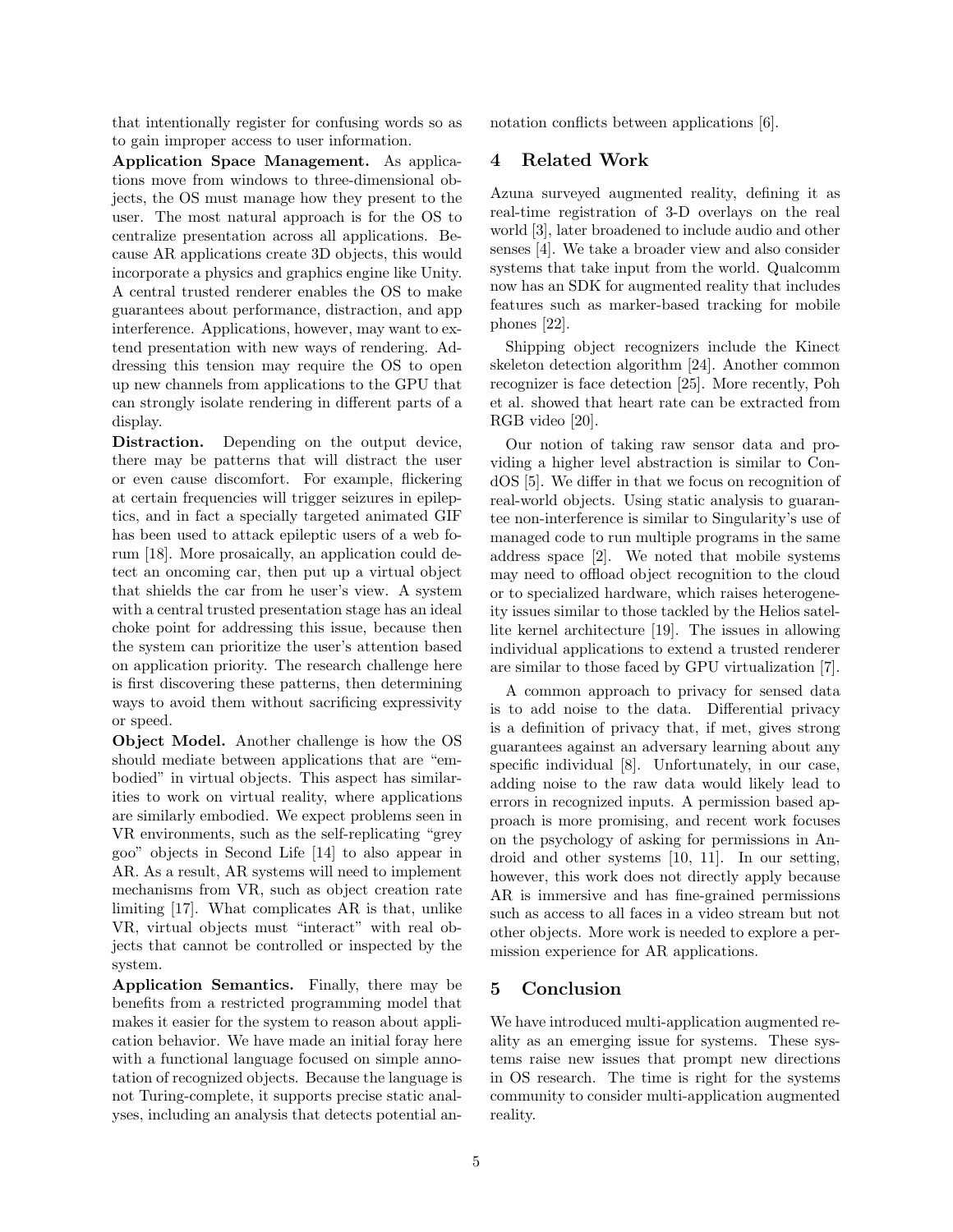#### References

- [1] Michael Abrash. Latency the sine qua non of ar and vr, 2012. http: //blogs.valvesoftware.com/abrash/ latency-the-sine-qua-non-of-ar-and-vr/.
- [2] Mark Aiken, Manuel Fähndrich, Chris Hawblitzel, Galen Hunt, and James Larus. Deconstructing process isolation. In Proceedings of the 2006 workshop on Memory system performance and correctness, MSPC '06, pages 1–10, New York, NY, USA, 2006. ACM.
- [3] Ronald T. Azuma. A survey of augmented reality. Presence: Teleoperators and Virtual Environments, 6(4):355–385, August 1997.
- [4] Ronald T. Azuma, Y. Baillot, R. Behringer, S. Feiner, S. Julier, and B. MacIntyre. Recent advances in augmented reality. Computer Graphics and Applications, 21(6):34–47, 2001.
- [5] D. Chu, A. Kansal, J. Liu, and F. Zhao. Mobile apps: It's time to move up to condOS. May 2011. http://research.microsoft.com/ apps/pubs/default.aspx?id=147238.
- [6] Loris D'Antoni, Margus Veanes, Benjamin Livshits, and David Molnar. FAST: A transducer-based language for tree manipulation, 2012. MSR Technical Report 2012- 123 http://research.microsoft.com/apps/ pubs/default.aspx?id=179252.
- [7] Micah Dowty and Jeremy Sugerman. GPU virtualization on VMware's hosted I/O architecture. In First Workshop on  $I/O$  Virtualization, 2008. http://static.usenix.org/event/wiov08/ tech/full\_papers/dowty/dowty\_html/.
- [8] Cynthia Dwork. The differential privacy frontier. In 6th Theory of Cryptography Conference  $(TCC), 2009.$
- [9] Dawson R. Engler and M. Frans Kaashoek. Exterminate all operating system abstractions. In Workshop on Hot Topics in Operating Systems - HotOS, 1995.
- [10] Adrienne Porter Felt, Serge Egelman, Matthew Finifter, Devdatta Akhawe, and David Wagner. How to ask for permission. In USENIX Workshop on Hot Topics in Security, 2012.
- [11] Adrienne Porter Felt, Elizabeth Ha, Serge Egelman, Ariel Haney, Erika Chin, and David Wagner. Android permissions: User attention, comprehension, and behavior. In Symposium on Usable Privacy and Security (SOUPS), 2012.
- [12] Robert Hansen. Clickjacking, 2008. http://ha.ckers.org/blog/20080915/ clickjacking/.
- [13] Emma Hutchings in psfk. Augmented reality lets shoppers see how new furniture would look at home, 2012. http://www.psfk.com/2012/05/ augmented-reality-furniture-app.html.
- [14] Eliza Gauger in WIRED Magazine. Sonicstyle grey goo cripples second life, 2006. http://www.wired.com/gamelife/2006/11/ sonicstyle\_grey/.
- [15] M. Frans Kaashoek, Dawson R. Engler, Gregory R. Ganger, Hector M. Briceno, Russell Hung, Davied Mazieres, Thomas Pinckney, Robert Grimm, John Jannotti, and Kenneth Mackenzie. Application performance and flexibility on exokernel systems. In SOSP, 1997. http://stanford.edu/~engler/sosp-97.ps.
- [16] Layar. Layar catalogue, 2013. http://www. layar.com/layers.
- [17] LSL Labs Wiki. Grey goo fence, 2012. http://lslwiki.net/lslwiki/wakka.php? wakka=GreyGooFence.
- [18] Kevin Poulsen WIRED Magazine. Hackers assault epilepsy patients via computer, 2008. http://www.wired.com/politics/ security/news/2008/03/epilepsy.
- [19] Edmund B. Nightingale, Orion Hodson, Ross McIlroy, Chris Hawblitzel, and Galen Hunt. Helios: Heterogeneous multiprocessing with satellite kernels. In SOSP, 2009. http://research.microsoft.com/apps/ pubs/default.aspx?id=81154.
- [20] M.Z. Poh, D.J. MacDuff, and R.W. Picard. Advancements in non-contact, multiparameter physiological measurements using a webcam. IEEE Trans Biomed Engineering, 58(1):7–11, 2011.
- [21] Project Glass. https://plus.google.com/ +projectglass/posts.